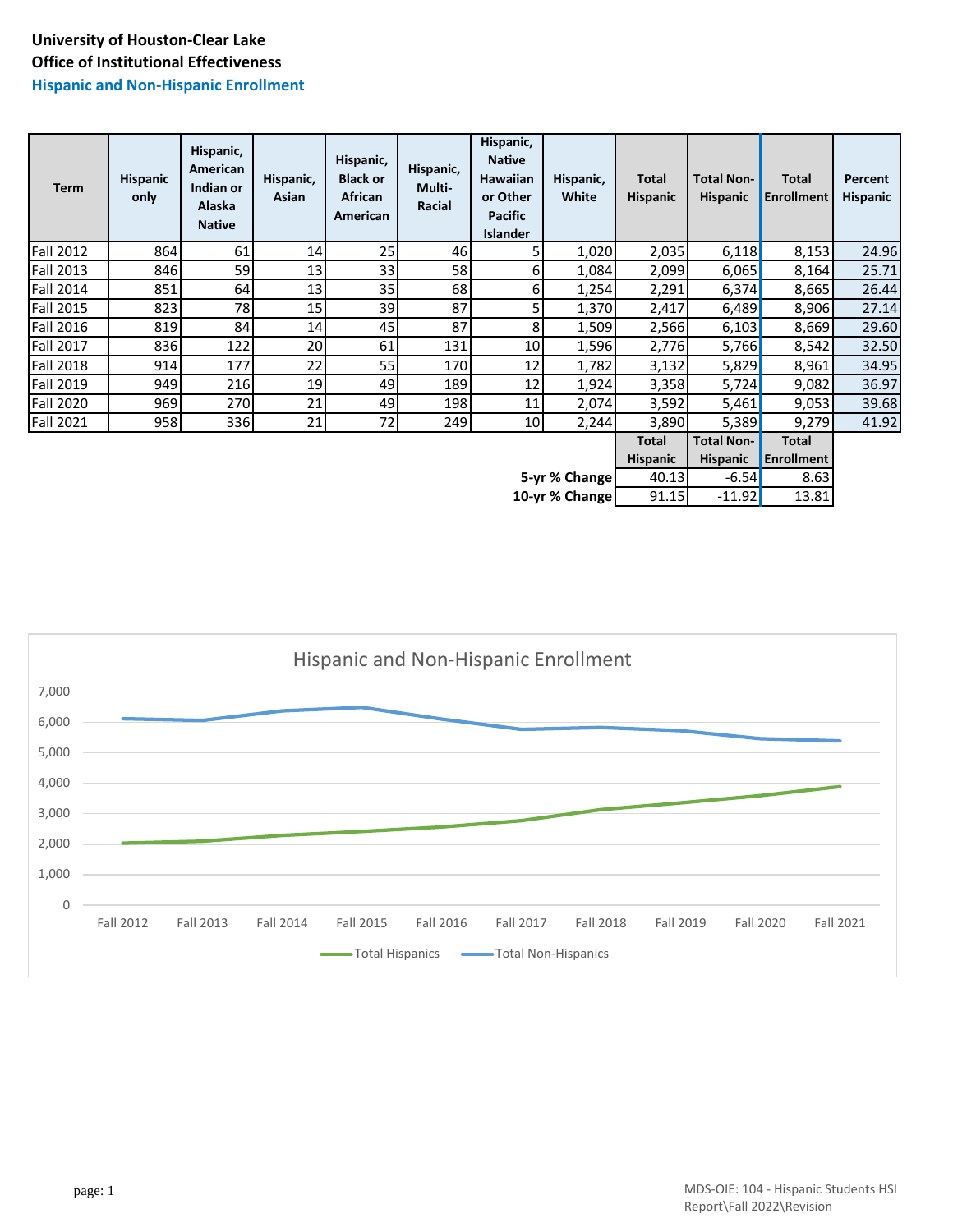## **Hispanic and Non-Hispanic Enrollment by Student Classification**

| Term                    | <b>Hispanic</b><br>only | Hispanic,<br>American<br>Indian or<br><b>Alaska</b><br><b>Native</b> | Hispanic,<br>Asian      | Hispanic,<br><b>Black or</b><br><b>African</b><br>American | Hispanic,<br>Multi-<br>Racial | Hispanic,<br><b>Native</b><br>Hawaiian<br>or Other<br><b>Pacific</b><br><b>Islander</b> | Hispanic,<br>White | <b>Total</b><br><b>Hispanic</b> | <b>Total Non-</b><br><b>Hispanic</b> | <b>Total</b><br><b>Enrollment</b> | Percent<br>Hispanic |
|-------------------------|-------------------------|----------------------------------------------------------------------|-------------------------|------------------------------------------------------------|-------------------------------|-----------------------------------------------------------------------------------------|--------------------|---------------------------------|--------------------------------------|-----------------------------------|---------------------|
| Undergraduate           |                         |                                                                      |                         |                                                            |                               |                                                                                         |                    |                                 |                                      |                                   |                     |
| Fall 2012               | 662                     | 46                                                                   | 8                       | 12                                                         | 29                            | 3                                                                                       | 704                | 1,464                           | 3,077                                | 4,541                             | 32.24               |
| Fall 2013               | 667                     | 42                                                                   | 9                       | 13                                                         | 40                            | $\overline{\mathbf{4}}$                                                                 | 780                | 1,555                           | 3,064                                | 4,619                             | 33.67               |
| Fall 2014               | 705                     | 49                                                                   | 10                      | 19                                                         | 46                            | $\overline{4}$                                                                          | 945                | 1,778                           | 3,299                                | 5,077                             | 35.02               |
| Fall 2015               | 707                     | 57                                                                   | 13                      | 26                                                         | 65                            | $\overline{4}$                                                                          | 1,055              | 1,927                           | 3,500                                | 5,427                             | 35.51               |
| <b>Fall 2016</b>        | 727                     | 69                                                                   | 13                      | 35                                                         | 70                            | $6 \overline{6}$                                                                        | 1,192              | 2,112                           | 3,458                                | 5,570                             | 37.92               |
| <b>Fall 2017</b>        | 742                     | 105                                                                  | 13                      | 43                                                         | 93                            | 9                                                                                       | 1,264              | 2,269                           | 3,529                                | 5,798                             | 39.13               |
| <b>Fall 2018</b>        | 796                     | 150                                                                  | 13                      | 41                                                         | 116                           | 9                                                                                       | 1,405              | 2,530                           | 3,682                                | 6,212                             | 40.73               |
| <b>Fall 2019</b>        | 823                     | 189                                                                  | 15                      | 37                                                         | 146                           | 9                                                                                       | 1,532              | 2,751                           | 3,688                                | 6,439                             | 42.72               |
| <b>Fall 2020</b>        | 831                     | 237                                                                  | 19                      | 36                                                         | 159                           | $\overline{7}$                                                                          | 1,665              | 2,954                           | 3,612                                | 6,566                             | 44.99               |
| <b>Fall 2021</b>        | 818                     | 295                                                                  | 19                      | 54                                                         | 195                           | 8                                                                                       | 1,821              | 3,210                           | 3,554                                | 6,764                             | 47.46               |
| Post Bac                |                         |                                                                      |                         |                                                            |                               |                                                                                         |                    |                                 |                                      |                                   |                     |
| <b>Fall 2012</b>        | 31                      | 1                                                                    | 0                       | 2                                                          | 1                             | $\overline{0}$                                                                          | 40                 | 75                              | 337                                  | 412                               | 18.20               |
| <b>Fall 2013</b>        | 22                      | $\mathbf{1}$                                                         | 0                       | 3                                                          |                               | 0                                                                                       | 37                 | 63                              | 288                                  | 351                               | 17.95               |
| <b>Fall 2014</b>        | 16                      | 0                                                                    | 0                       | $\overline{2}$                                             | 3                             | 0                                                                                       | 34                 | $\overline{55}$                 | 254                                  | 309                               | 17.80               |
| <b>Fall 2015</b>        | 20                      | $\mathbf{1}$                                                         | $\overline{0}$          | 3                                                          | 0                             | $\mathbf 0$                                                                             | 42                 | 66                              | 250                                  | 316                               | 20.89               |
| <b>Fall 2016</b>        | 14                      | $\mathbf 1$                                                          | $\mathbf{1}$            | $\overline{2}$                                             | 5                             | $\mathbf 0$                                                                             | 50                 | 73                              | 217                                  | 290                               | 25.17               |
| Fall 2017               | 19                      | 0                                                                    | 0                       | $\overline{2}$                                             | 1                             | $\mathbf{1}$                                                                            | 41                 | 64                              | 202                                  | 266                               | 24.06               |
| <b>Fall 2018</b>        | 13                      | $\mathbf{1}$                                                         | 0                       | $\overline{2}$                                             | 6                             | $\mathbf{1}$                                                                            | 41                 | 64                              | 212                                  | 276                               | 23.19               |
| Fall 2019               | 16                      | $\overline{c}$                                                       | $\overline{0}$          | $\overline{2}$                                             | $\overline{7}$                | $\mathbf 0$                                                                             | 44                 | $\overline{71}$                 | 188                                  | 259                               | 27.41               |
| <b>Fall 2020</b>        | 14                      | $\mathbf{1}$                                                         | 0                       | 4                                                          | $\overline{\mathbf{3}}$       | $\mathbf 0$                                                                             | 36                 | 58                              | 132                                  | 190                               | 30.53               |
| <b>Fall 2021</b>        | 15                      | $\mathbf{1}$                                                         | $\overline{0}$          | $\overline{2}$                                             | 9                             | $\Omega$                                                                                | 39                 | 66                              | 133                                  | 199                               | 33.17               |
| <b>Masters/Doctoral</b> |                         |                                                                      |                         |                                                            |                               |                                                                                         |                    |                                 |                                      |                                   |                     |
| <b>Fall 2012</b>        | 171                     | 14                                                                   | 6                       | 11                                                         | 16                            | $\overline{2}$                                                                          | 276                | 496                             | 2,704                                | 3,200                             | 15.50               |
| <b>Fall 2013</b>        | 157                     | 16                                                                   | 4                       | 17                                                         | 18                            | $\overline{2}$                                                                          | 267                | 481                             | 2,713                                | 3,194                             | 15.06               |
| <b>Fall 2014</b>        | 130                     | 15                                                                   | 3                       | 14                                                         | 19                            | $\overline{2}$                                                                          | 275                | 458                             | 2,821                                | 3,279                             | 13.97               |
| <b>Fall 2015</b>        | 96                      | 20                                                                   | $\overline{c}$          | 10                                                         | 22                            | $\mathbf{1}$                                                                            | 273                | 424                             | 2,739                                | 3,163                             | 13.40               |
| <b>Fall 2016</b>        | 78                      | 14                                                                   | 0                       | 8                                                          | 12                            | $\overline{2}$                                                                          | 267                | 381                             | 2,428                                | 2,809                             | 13.56               |
| Fall 2017               | $\overline{75}$         | 17                                                                   | $\overline{7}$          | 16                                                         | 37                            | 0                                                                                       | 291                | 443                             | 2,035                                | 2,478                             | 17.88               |
| <b>Fall 2018</b>        | 105                     | 26                                                                   | 9                       | $\overline{12}$                                            | 48                            | $\overline{2}$                                                                          | 336                | 538                             | 1,935                                | 2,473                             | 21.75               |
| Fall 2019               | 110                     | 25                                                                   | 4                       | 10                                                         | 36                            | $\overline{3}$                                                                          | 348                | 536                             | 1,848                                | 2,384                             | 22.48               |
| <b>Fall 2020</b>        | 124                     | 32                                                                   | $\overline{\mathbf{c}}$ | 9                                                          | 36                            | $\overline{\mathbf{r}}$                                                                 | 373                | 580                             | 1,717                                | 2,297                             | 25.25               |
| <b>Fall 2021</b>        | 125                     | 40                                                                   | $\overline{2}$          | 16                                                         | 45                            | $\overline{2}$                                                                          | 384                | 614                             | 1,702                                | 2,316                             | 26.51               |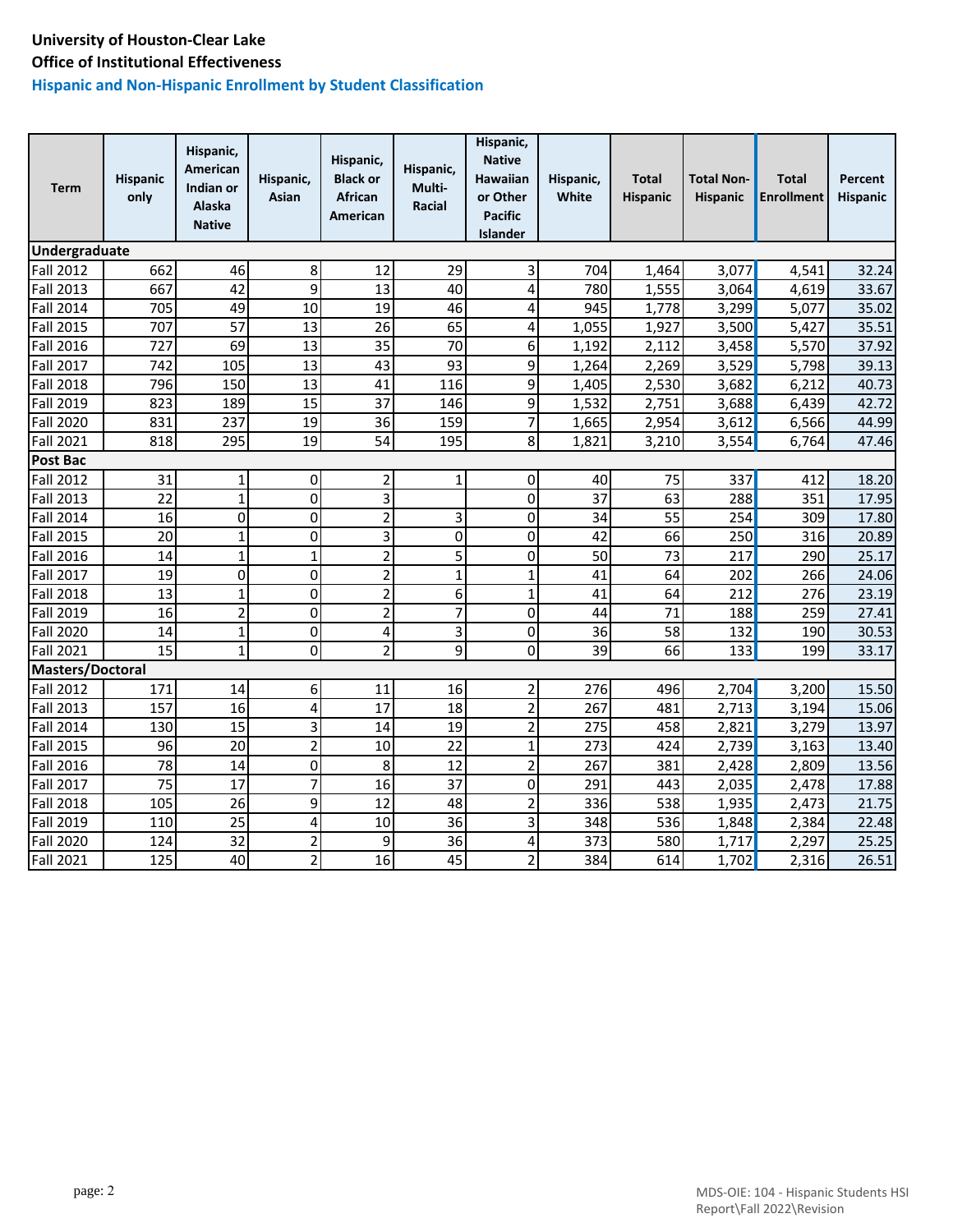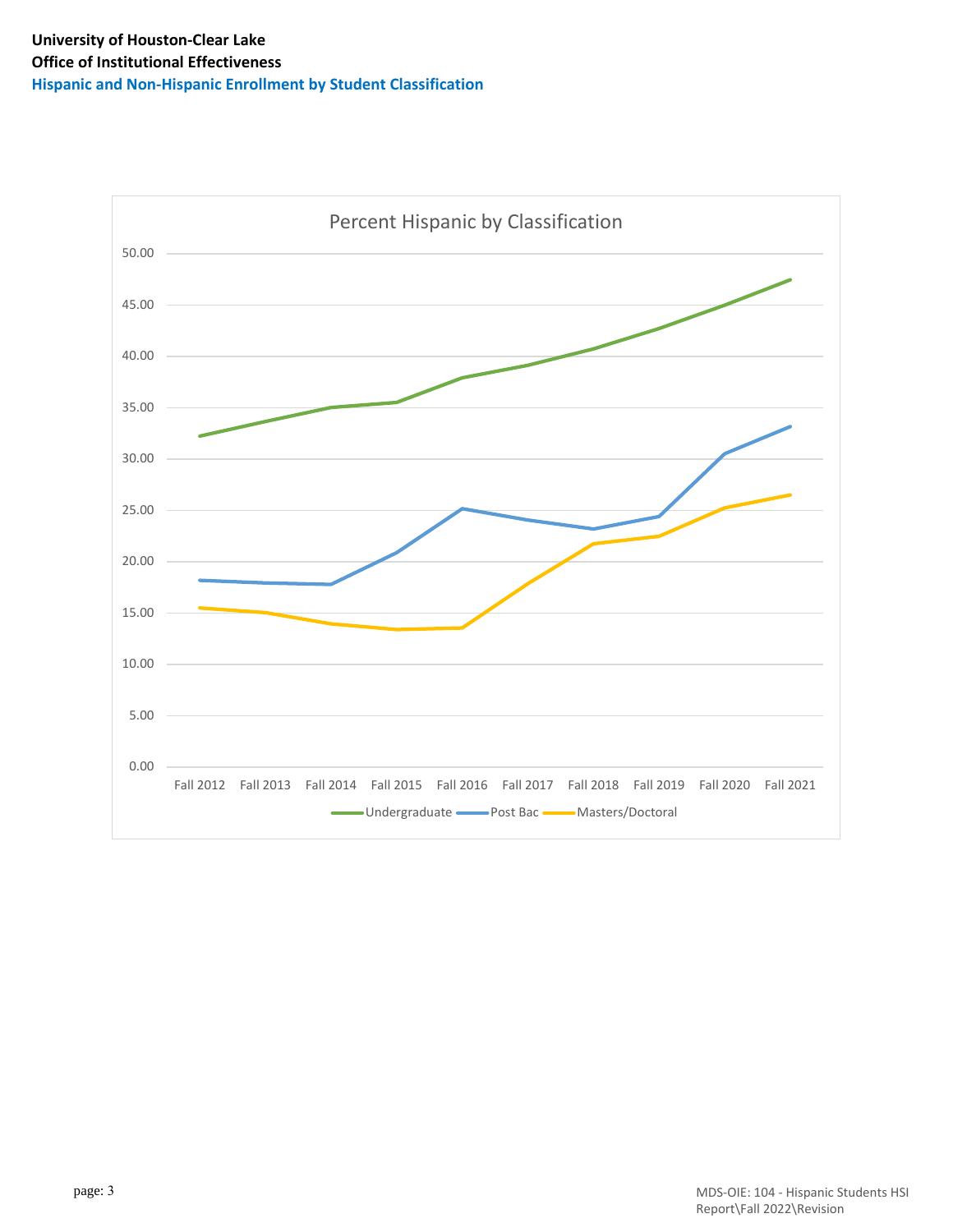### **University of Houston-Clear Lake Office of Institutional Effectiveness Hispanic and Non-Hispanic Enrollment by Pell-Eligibility and Non-Eligible**

| <b>Term</b>          | <b>Hispanic</b> |       | <b>Total</b><br><b>Enrollment</b> | <b>Percent</b><br><b>Hispanic</b> |  |
|----------------------|-----------------|-------|-----------------------------------|-----------------------------------|--|
| <b>Pell Eligible</b> |                 |       |                                   |                                   |  |
| <b>Fall 2012</b>     | 778             | 1,408 | 2,186                             | 35.59                             |  |
| <b>Fall 2013</b>     | 815             | 1,420 | 2,235                             | 36.47                             |  |
| <b>Fall 2014</b>     | 933             | 1,447 | 2,380                             | 39.20                             |  |
| Fall 2015            | 981             | 1,500 | 2,481                             | 39.54                             |  |
| <b>Fall 2016</b>     | 1,091           | 1,478 | 2,569                             | 42.47                             |  |
| Fall 2017            | 1,178           | 1,596 | 2,774                             | 42.47                             |  |
| <b>Fall 2018</b>     | 1,340           | 1,618 | 2,958                             | 45.30                             |  |
| Fall 2019            | 1,461           | 1,592 | 3,053                             | 47.85                             |  |
| <b>Fall 2020</b>     | 1,564           | 1,549 | 3,113                             | 50.24                             |  |
| Fall 2021            | 1,686           | 1,504 | 3,190                             | 52.85                             |  |
| <b>Non-Eligible</b>  |                 |       |                                   |                                   |  |
| <b>Fall 2012</b>     | 1,257           | 4,710 | 5,967                             | 21.07                             |  |
| <b>Fall 2013</b>     | 1,284           | 4,645 | 5,929                             | 21.66                             |  |
| Fall 2014            | 1,358           | 4,927 | 6,285                             | 21.61                             |  |
| <b>Fall 2015</b>     | 1,436           | 4,989 | 6,425                             | 22.35                             |  |
| <b>Fall 2016</b>     | 1,475           | 4,625 | 6,100                             | 24.18                             |  |
| <b>Fall 2017</b>     | 1,598           | 4,170 | 5,768                             | 27.70                             |  |
| <b>Fall 2018</b>     | 1,792           | 4,211 | 6,003                             | 29.85                             |  |
| <b>Fall 2019</b>     | 1,897           | 4,132 | 6,029                             | 31.46                             |  |
| Fall 2020            | 2,028           | 3,912 | 5,940                             | 34.14                             |  |
| <b>Fall 2021</b>     | 2,182           | 3,938 | 6,120                             | 35.65                             |  |



page: 4 MDS-OIE: 104 - Hispanic Students HSI Report\Fall 2022\Revision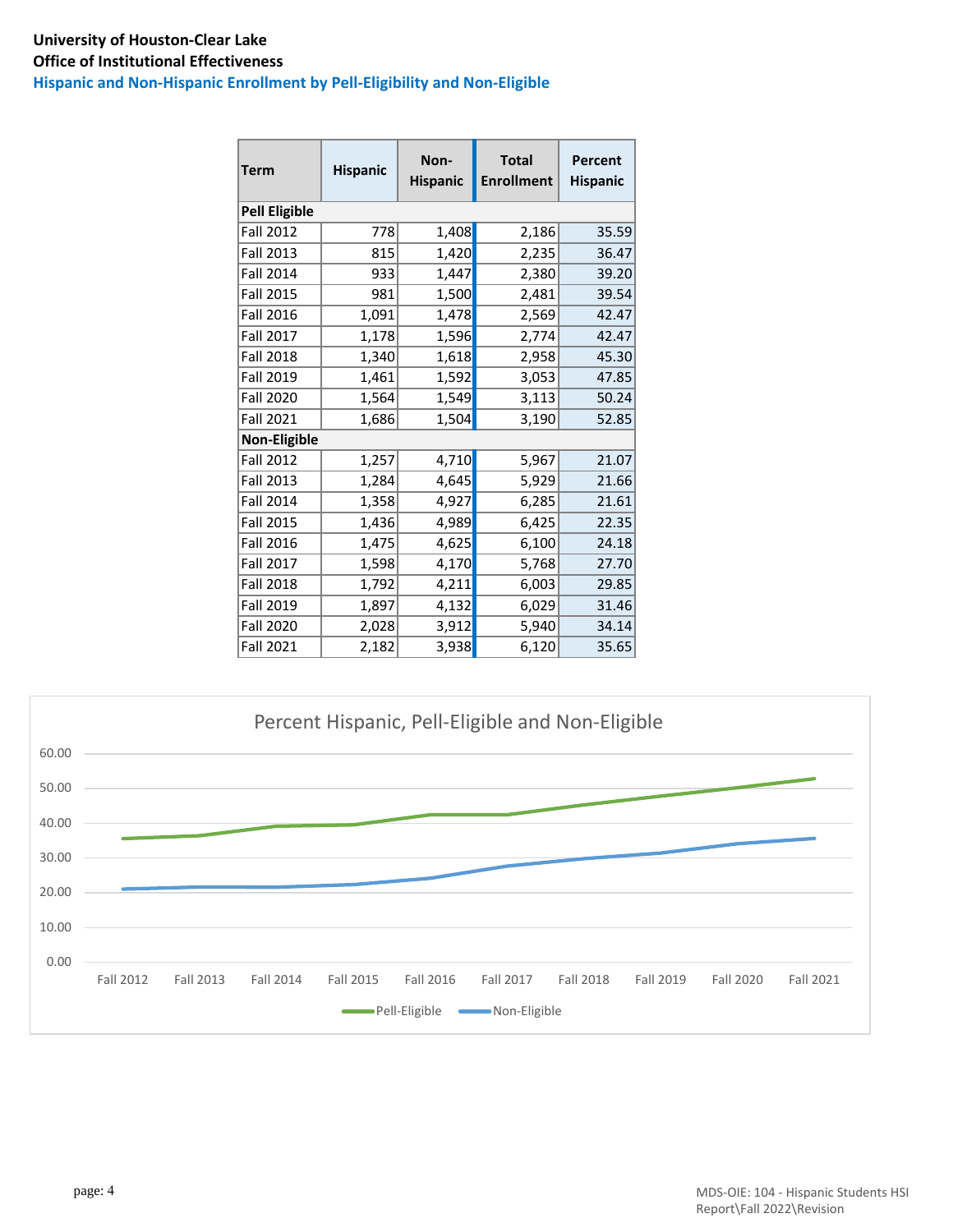## **University of Houston-Clear Lake Office of Institutional Effectiveness Hispanic and Non-Hispanic Average SCH Taken by Full-Time and Part-Time**

|                  | <b>Average SCH Taken</b> |                 |
|------------------|--------------------------|-----------------|
|                  |                          | Non-            |
| Term             | <b>Hispanic</b>          | <b>Hispanic</b> |
| <b>Full-time</b> |                          |                 |
| Undergraduate    |                          |                 |
| <b>Fall 2012</b> | 12.82                    | 13.05           |
| <b>Fall 2013</b> | 12.99                    | 13.10           |
| <b>Fall 2014</b> | 12.96                    | 13.13           |
| Fall 2015        | 13.03                    | 13.21           |
| <b>Fall 2016</b> | 12.98                    | 13.35           |
|                  |                          |                 |
| <b>Fall 2017</b> | 13.12                    | 13.29           |
| <b>Fall 2018</b> | 13.08                    | 13.22           |
| Fall 2019        | 12.94                    | 13.21           |
| <b>Fall 2020</b> | 12.89                    | 13.22           |
| <b>Fall 2021</b> | 12.80                    | 13.03           |
| Post Bac         |                          |                 |
| <b>Fall 2012</b> | 12.75                    | 13.13           |
| <b>Fall 2013</b> | 12.00                    | 12.98           |
| Fall 2014        | 12.00                    | 12.69           |
| <b>Fall 2015</b> | 12.00                    | 13.32           |
| <b>Fall 2016</b> | 12.88                    | 13.32           |
| Fall 2017        | 14.67                    | 13.36           |
| <b>Fall 2018</b> | 13.58                    | 13.18           |
|                  |                          |                 |
| <b>Fall 2019</b> | 12.50                    | 13.36           |
| <b>Fall 2020</b> | 12.53                    | 13.34           |
| <b>Fall 2021</b> | 12.57                    | 12.76           |
| <b>Masters</b>   |                          |                 |
| <b>Fall 2012</b> | 9.96                     | 9.88            |
| <b>Fall 2013</b> | 9.67                     | 9.82            |
| <b>Fall 2014</b> | 10.03                    | 9.85            |
| Fall 2015        | 9.67                     | 9.76            |
| <b>Fall 2016</b> | 9.54                     | 9.54            |
| <b>Fall 2017</b> | 9.74                     | 9.57            |
| <b>Fall 2018</b> | 9.76                     | 9.53            |
| Fall 2019        | 9.91                     | 9.55            |
| <b>Fall 2020</b> | 9.80                     | 9.75            |
|                  |                          |                 |
| <b>Fall 2021</b> | 9.79                     | 9.52            |
| <b>Doctoral</b>  |                          |                 |
| Fall 2012        | 7.71                     | 7.80            |
| Fall 2013        | 7.50                     | 8.33            |
| <b>Fall 2014</b> | 7.67                     | 7.53            |
| <b>Fall 2015</b> | 6.92                     | 7.19            |
| <b>Fall 2016</b> | 6.82                     | 7.80            |
| Fall 2017        | 7.26                     | 7.22            |
| <b>Fall 2018</b> | 7.35                     | 7.56            |
| Fall 2019        | 7.91                     | 8.00            |
| Fall 2020        | 7.35                     | 7.94            |
| <b>Fall 2021</b> | 7.75                     | 8.06            |
|                  |                          |                 |

|                      | <b>Average SCH Taken</b> |                 |
|----------------------|--------------------------|-----------------|
|                      | <b>Hispanic</b>          | Non-            |
| <b>Term</b>          |                          | <b>Hispanic</b> |
| <b>Full-time</b>     |                          |                 |
| <b>Undergraduate</b> |                          |                 |
| Fall 2012            | 12.82                    | 13.05           |
| Fall 2013            | 12.99                    | 13.10           |
| Fall 2014            | 12.96                    | 13.13           |
| Fall 2015            | 13.03                    | 13.21           |
| Fall 2016            | 12.98                    | 13.35           |
| Fall 2017            | 13.12                    | 13.29           |
| Fall 2018            | 13.08                    | 13.22           |
| Fall 2019            | 12.94                    | 13.21           |
| Fall 2020            | 12.89                    | 13.22           |
| Fall 2021            | 12.80                    | 13.03           |
| Post Bac             |                          |                 |
| Fall 2012            | 12.75                    | 13.13           |
| Fall 2013            | 12.00                    | 12.98           |
| <b>Fall 2014</b>     | 12.00                    | 12.69           |
| Fall 2015            | 12.00                    | 13.32           |
| Fall 2016            | 12.88                    | 13.32           |
| Fall 2017            | 14.67                    | 13.36           |
| Fall 2018            | 13.58                    | 13.18           |
| Fall 2019            | 12.50                    | 13.36           |
| Fall 2020            | 12.53                    | 13.34           |
| Fall 2021            | 12.57                    | 12.76           |
| <b>Masters</b>       |                          |                 |
| Fall 2012            | 9.96                     | 9.88            |
| Fall 2013            | 9.67                     | 9.82            |
| Fall 2014            | 10.03                    | 9.85            |
| Fall 2015            | 9.67                     | 9.76            |
| Fall 2016            | 9.54                     | 9.54            |
| Fall 2017            | 9.74                     | 9.57            |
| Fall 2018            | 9.76                     | 9.53            |
|                      |                          |                 |
| Fall 2019            | 9.91                     | 9.55            |
| <b>Fall 2020</b>     | 9.80                     | 9.75            |
| Fall 2021            | 9.79                     | 9.52            |
| <b>Doctoral</b>      |                          |                 |
| Fall 2012            | 7.71                     | 7.80            |
| Fall 2013            | 7.50                     | 8.33            |
| Fall 2014            | 7.67                     | 7.53            |
| Fall 2015            | 6.92                     | 7.19            |
| Fall 2016            | 6.82                     | 7.80            |
| Fall 2017            | 7.26                     | 7.22            |
| <b>Fall 2018</b>     | 7.35                     | 7.56            |
| Fall 2019            | 7.91                     | 8.00            |
| Fall 2020            | 7.35                     | 7.94            |
| Fall 2021            | 7.75                     | 8.06            |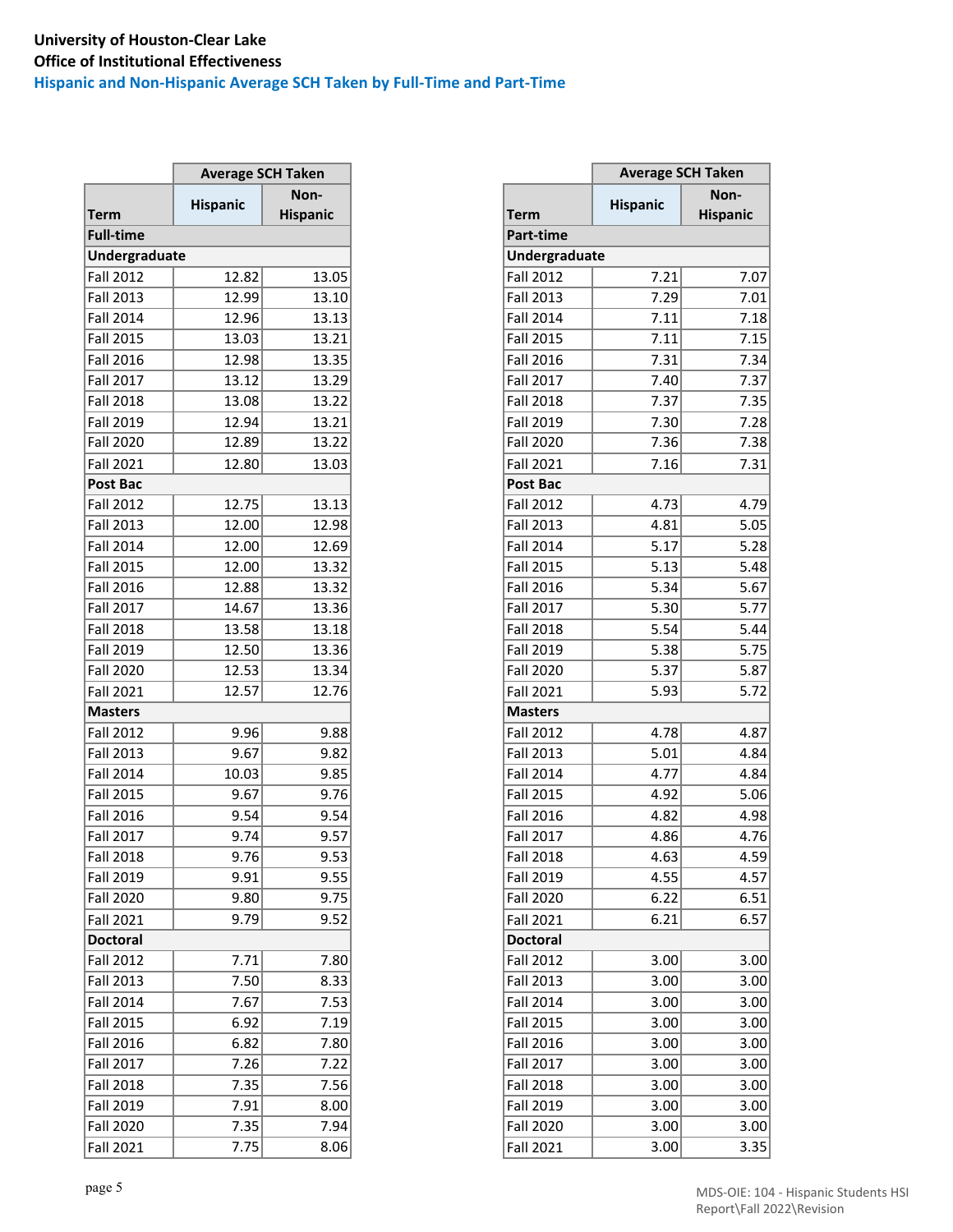**Hispanic and Non-Hispanic Average Term GPA and Cumlative GPA**

|                  |                 | <b>Average Term GPA</b><br><b>Average Cumlative GPA</b> |                 |                     |  |
|------------------|-----------------|---------------------------------------------------------|-----------------|---------------------|--|
| <b>Term</b>      | <b>Hispanic</b> | Non-Hispanic                                            | <b>Hispanic</b> | <b>Non-Hispanic</b> |  |
| Undergraduate    |                 |                                                         |                 |                     |  |
| <b>Fall 2012</b> | 3.01            | 3.05                                                    | 3.10            | 3.15                |  |
| Fall 2013        | 2.99            | 3.03                                                    | 3.09            | 3.15                |  |
| <b>Fall 2014</b> | 2.98            | 2.98                                                    | 3.03            | 3.07                |  |
| <b>Fall 2015</b> | 2.92            | 2.95                                                    | 3.01            | 3.05                |  |
| <b>Fall 2016</b> | 2.94            | 2.97                                                    | 3.00            | 3.05                |  |
| Fall 2017        | 2.92            | 2.98                                                    | 2.99            | 3.06                |  |
| <b>Fall 2018</b> | 2.92            | 2.96                                                    | 2.97            | 3.02                |  |
| Fall 2019        | 2.88            | 2.92                                                    | 2.92            | 3.00                |  |
| <b>Fall 2020</b> | 2.82            | 2.92                                                    | 2.96            | 3.03                |  |
| <b>Fall 2021</b> | 2.69            | 2.79                                                    | 2.86            | 2.96                |  |
| Post Bac         |                 |                                                         |                 |                     |  |
| <b>Fall 2012</b> | 2.90            | 3.21                                                    | 3.19            | 3.44                |  |
| <b>Fall 2013</b> | 2.79            | 3.16                                                    | 3.05            | 3.33                |  |
| <b>Fall 2014</b> | 2.90            | 3.06                                                    | 3.03            | 3.27                |  |
| <b>Fall 2015</b> | 3.05            | 3.14                                                    | 3.32            | 3.39                |  |
| <b>Fall 2016</b> | 3.12            | 3.27                                                    | 3.31            | 3.35                |  |
| <b>Fall 2017</b> | 3.01            | 3.17                                                    | 3.21            | 3.37                |  |
| <b>Fall 2018</b> | 3.10            | 3.11                                                    | 3.20            | 3.31                |  |
| Fall 2019        | 2.97            | 3.18                                                    | 3.24            | 3.34                |  |
| <b>Fall 2020</b> | 3.15            | 3.24                                                    | 3.31            | 3.29                |  |
| <b>Fall 2021</b> | 2.87            | 2.95                                                    | 3.14            | 3.26                |  |
| Masters/Doctoral |                 |                                                         |                 |                     |  |
| <b>Fall 2012</b> | 3.39            | 3.38                                                    | 3.60            | 3.56                |  |
| <b>Fall 2013</b> | 3.36            | 3.39                                                    | 3.59            | 3.52                |  |
| <b>Fall 2014</b> | 3.29            | 3.39                                                    | 3.58            | 3.50                |  |
| <b>Fall 2015</b> | 3.41            | 3.39                                                    | 3.59            | 3.49                |  |
| <b>Fall 2016</b> | 3.32            | 3.43                                                    | 3.58            | 3.52                |  |
| Fall 2017        | 3.39            | 3.45                                                    | 3.56            | 3.54                |  |
| <b>Fall 2018</b> | 3.39            | 3.40                                                    | 3.54            | 3.52                |  |
| Fall 2019        | 3.37            | 3.38                                                    | 3.54            | 3.53                |  |
| <b>Fall 2020</b> | 3.36            | 3.43                                                    | 3.55            | 3.59                |  |
| <b>Fall 2021</b> | 3.31            | 3.34                                                    | 3.53            | 3.52                |  |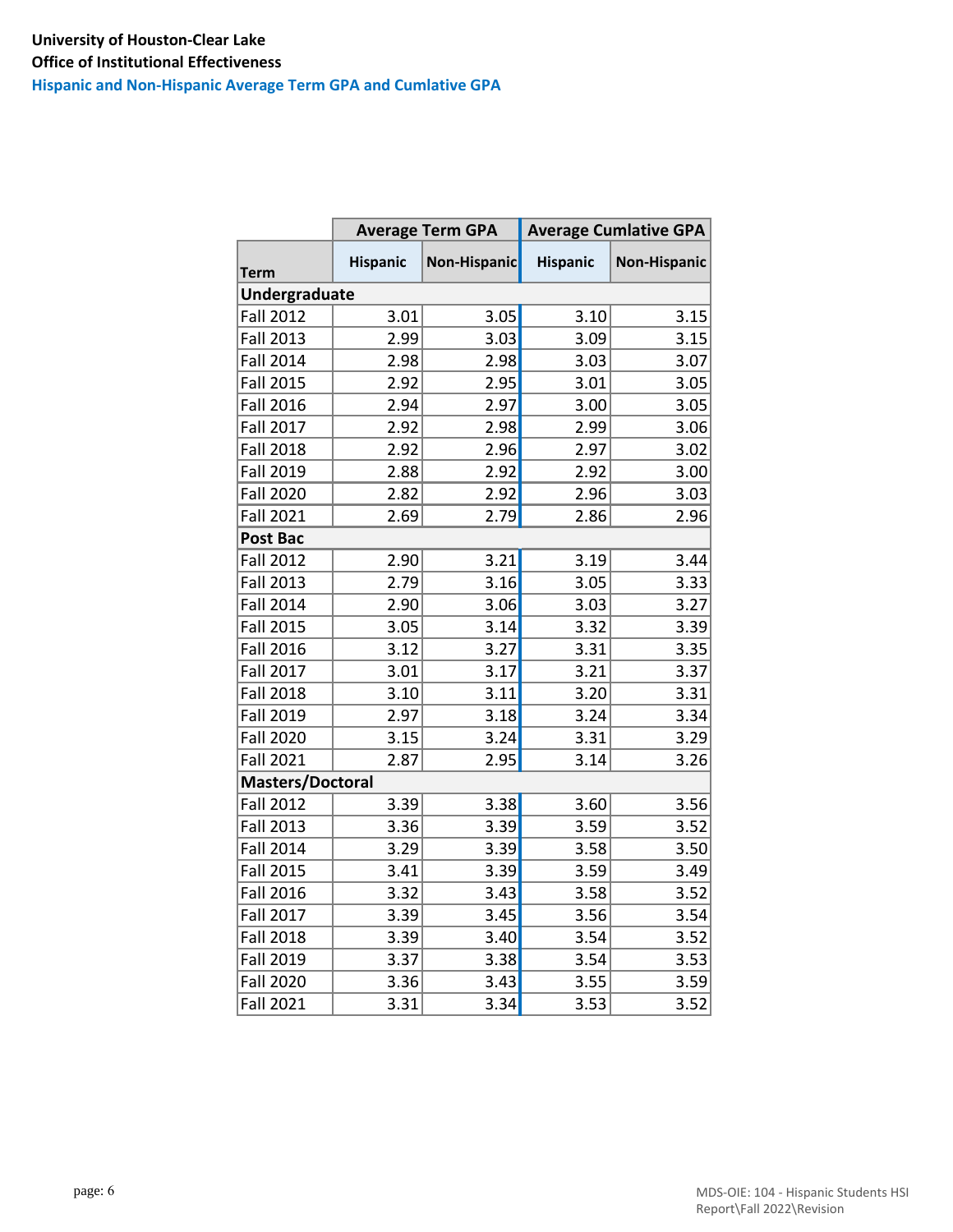#### **Hispanic and Non-Hispanic Enrollment by First Generation Identification**

| <b>Term</b>                 | <b>Hispanic</b><br>only | Hispanic,<br><b>American</b><br>Indian or<br>Alaska<br><b>Native</b> | Hispanic,<br>Asian | Hispanic,<br><b>Black or</b><br><b>African</b><br><b>American</b> | Hispanic,<br>Multi-<br><b>Racial</b> | Hispanic,<br><b>Native</b><br>Hawaiian<br>or Other<br><b>Pacific</b><br><b>Islander</b> | Hispanic,<br>White | <b>Total</b><br><b>Hispanic</b> | <b>Total Non-</b><br><b>Hispanic</b> | <b>Total</b><br><b>Enrollment</b> | Percent<br><b>Hispanic</b> |
|-----------------------------|-------------------------|----------------------------------------------------------------------|--------------------|-------------------------------------------------------------------|--------------------------------------|-----------------------------------------------------------------------------------------|--------------------|---------------------------------|--------------------------------------|-----------------------------------|----------------------------|
| <b>First Generation</b>     |                         |                                                                      |                    |                                                                   |                                      |                                                                                         |                    |                                 |                                      |                                   |                            |
| <b>Fall 2012</b>            | 543                     | 47                                                                   | 7                  | 9                                                                 | 30                                   | $\overline{2}$                                                                          | 683                | 1,321                           | 2,156                                | 3,477                             | 37.99                      |
| Fall 2013                   | 511                     | 39                                                                   | 8                  | 15                                                                | 36                                   | 3                                                                                       | 687                | 1,299                           | 1,987                                | 3,286                             | 39.53                      |
| <b>Fall 2014</b>            | 482                     | 38                                                                   | 3                  | 17                                                                | 40                                   | 4                                                                                       | 749                | 1,333                           | 1,846                                | 3,179                             | 41.93                      |
| <b>Fall 2015</b>            | 485                     | 51                                                                   | 4                  | 20                                                                | 46                                   | 4                                                                                       | 823                | 1,433                           | 1,846                                | 3,279                             | 43.70                      |
| <b>Fall 2016</b>            | 493                     | 57                                                                   | 4                  | 18                                                                | 52                                   | 6                                                                                       | 929                | 1,559                           | 1,811                                | 3,370                             | 46.26                      |
| <b>Fall 2017</b>            | 502                     | 76                                                                   | $\overline{7}$     | 26                                                                | 82                                   | $6 \mid$                                                                                | 924                | 1,623                           | 1,653                                | 3,276                             | 49.54                      |
| <b>Fall 2018</b>            | 562                     | 120                                                                  | 8                  | 21                                                                | 102                                  | 9                                                                                       | 1,032              | 1,854                           | 1,742                                | 3,596                             | 51.56                      |
| <b>Fall 2019</b>            | 610                     | 147                                                                  | $\overline{7}$     | 18                                                                | 99                                   | 8                                                                                       | 1,125              | 2,014                           | 1,685                                | 3,699                             | 54.45                      |
| <b>Fall 2020</b>            | 625                     | 179                                                                  | 5                  | 22                                                                | 108                                  | 5                                                                                       | 1,212              | 2,156                           | 1,687                                | 3,843                             | 56.10                      |
| <b>Fall 2021</b>            | 649                     | 215                                                                  | 4                  | 32                                                                | 125                                  | $\overline{3}$                                                                          | 1,312              | 2,340                           | 1,584                                | 3,924                             | 59.63                      |
| <b>Non-First Generation</b> |                         |                                                                      |                    |                                                                   |                                      |                                                                                         |                    |                                 |                                      |                                   |                            |
| <b>Fall 2012</b>            | 321                     | 14                                                                   | $\overline{7}$     | 16                                                                | 16                                   | $\overline{3}$                                                                          | 337                | 714                             | 3,962                                | 4,676                             | 15.27                      |
| <b>Fall 2013</b>            | 335                     | 20                                                                   | 5                  | 18                                                                | 22                                   | 3                                                                                       | 397                | 800                             | 4,078                                | 4,878                             | 16.40                      |
| <b>Fall 2014</b>            | 369                     | 26                                                                   | 10                 | 18                                                                | 28                                   | $\overline{2}$                                                                          | 505                | 958                             | 4,528                                | 5,486                             | 17.46                      |
| <b>Fall 2015</b>            | 338                     | 27                                                                   | 11                 | 19                                                                | 41                                   | $\overline{1}$                                                                          | 547                | 984                             | 4,643                                | 5,627                             | 17.49                      |
| <b>Fall 2016</b>            | 326                     | 27                                                                   | 10                 | 27                                                                | 35                                   | $\overline{\mathbf{c}}$                                                                 | 580                | 1,007                           | 4,292                                | 5,299                             | 19.00                      |
| <b>Fall 2017</b>            | 334                     | 46                                                                   | 13                 | 35                                                                | 49                                   | 4                                                                                       | 672                | 1,153                           | 4,113                                | 5,266                             | 21.90                      |
| <b>Fall 2018</b>            | 352                     | 57                                                                   | 14                 | 34                                                                | 68                                   | 3                                                                                       | 750                | 1,278                           | 4,087                                | 5,365                             | 23.82                      |
| <b>Fall 2019</b>            | 339                     | 69                                                                   | 12                 | 31                                                                | 90                                   | 4                                                                                       | 799                | 1,344                           | 4,039                                | 5,383                             | 24.97                      |
| <b>Fall 2020</b>            | 344                     | 91                                                                   | 16                 | 27                                                                | 90                                   | $6 \mid$                                                                                | 862                | 1,436                           | 3,774                                | 5,210                             | 27.56                      |
| <b>Fall 2021</b>            | 309                     | 121                                                                  | 17                 | 40 <sup>1</sup>                                                   | 124                                  | 7                                                                                       | 932                | 1,550                           | 3,805                                | 5,355                             | 28.94                      |

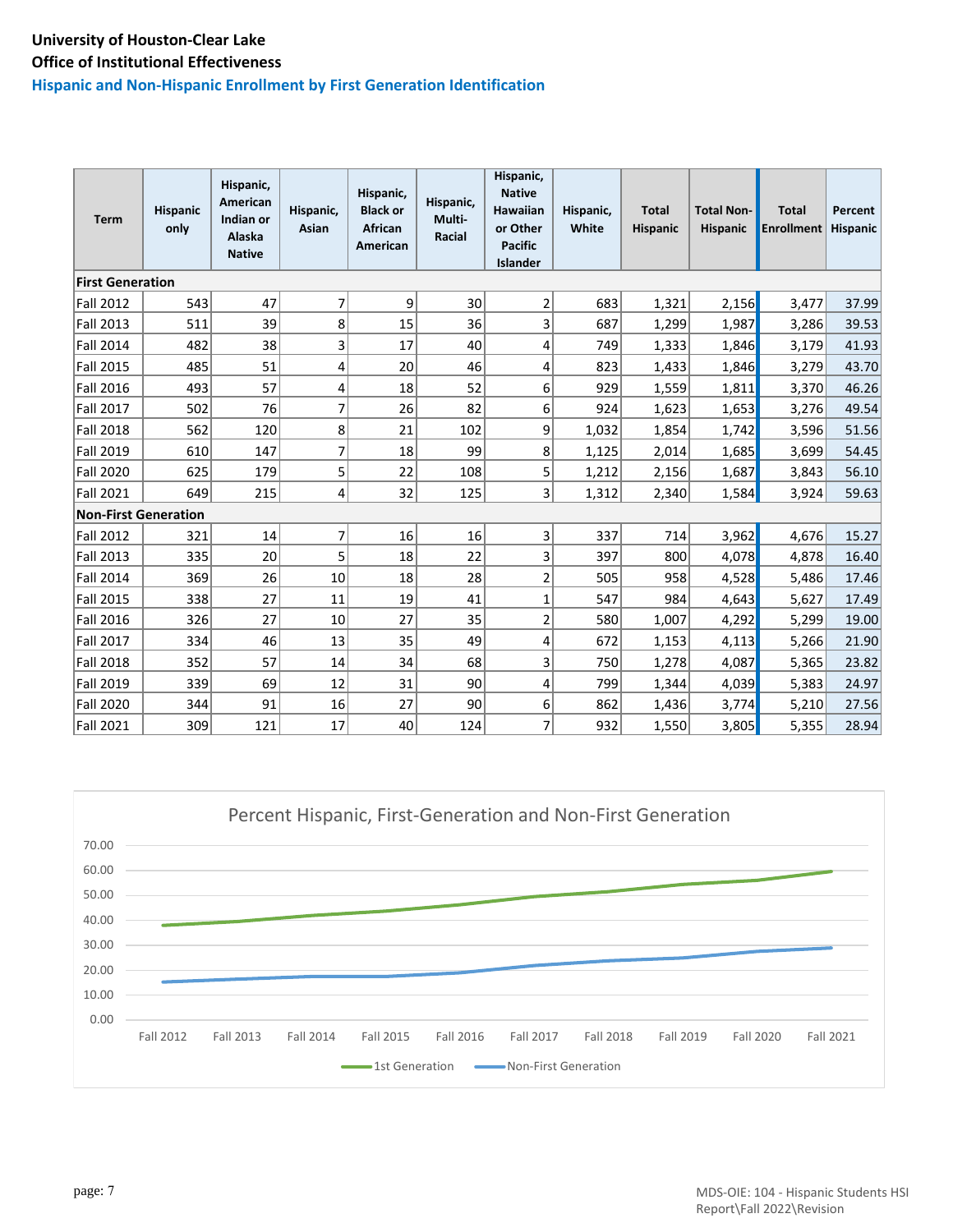#### **Hispanic and Non-Hispanic Enrollment by Veteran Identification**

| <b>TERM</b>      | <b>Hispanic</b><br>only | Hispanic,<br>American<br>Indian or<br>Alaska<br><b>Native</b> | Hispanic,<br>Asian | Hispanic,<br><b>Black or</b><br>African<br>American | Hispanic,<br><b>Multi-Racial</b> | Hispanic,<br><b>Native</b><br><b>Hawaiian or</b><br><b>Other Pacific</b><br>Islander | Hispanic,<br>White | <b>Total</b><br>Hispanic | <b>Total Non-</b><br>Hispanic | <b>Total</b><br><b>Enrollment</b> | Percent<br>Hispanic |
|------------------|-------------------------|---------------------------------------------------------------|--------------------|-----------------------------------------------------|----------------------------------|--------------------------------------------------------------------------------------|--------------------|--------------------------|-------------------------------|-----------------------------------|---------------------|
| Veteran          |                         |                                                               |                    |                                                     |                                  |                                                                                      |                    |                          |                               |                                   |                     |
| <b>Fall 2012</b> | 39                      | 3                                                             | 0                  | $\overline{2}$                                      | 8                                | 0                                                                                    | 69                 | 121                      | 344                           | 465                               | 26.02               |
| <b>Fall 2013</b> | 40                      | 3                                                             | 0                  | $\overline{2}$                                      | 9                                | 1                                                                                    | 58                 | 113                      | 354                           | 467                               | 24.20               |
| <b>Fall 2014</b> | 35                      | 4                                                             | 0                  | 4                                                   | 7                                | $\mathbf{1}$                                                                         | 85                 | 136                      | 363                           | 499                               | 27.25               |
| <b>Fall 2015</b> | 30                      | $\mathbf{1}$                                                  | 0                  | 4                                                   | 9                                | 1                                                                                    | 91                 | 136                      | 372                           | 508                               | 26.77               |
| <b>Fall 2016</b> | 43                      | 3                                                             | 0                  | 4                                                   | 9                                | $\mathbf{1}$                                                                         | 97                 | 157                      | 372                           | 529                               | 29.68               |
| <b>Fall 2017</b> | 40                      | 5                                                             | $\mathbf{1}$       | 8                                                   | 11                               | 0                                                                                    | 105                | 170                      | 424                           | 594                               | 28.62               |
| <b>Fall 2018</b> | 43                      | 9                                                             | $\overline{2}$     | 9                                                   | 12                               | 0                                                                                    | 104                | 179                      | 463                           | 642                               | 27.88               |
| <b>Fall 2019</b> | 35                      | 8                                                             | $\overline{2}$     | 6                                                   | 12                               | 0                                                                                    | 105                | 168                      | 403                           | 571                               | 29.42               |
| <b>Fall 2020</b> | 26                      | 6                                                             | 3                  | 10                                                  | 12                               | 0                                                                                    | 91                 | 148                      | 304                           | 452                               | 32.74               |
| <b>Fall 2021</b> | 27                      | $\overline{7}$                                                | $\mathbf{1}$       | 11                                                  | 12                               | 0                                                                                    | 76                 | 134                      | 234                           | 368                               | 36.41               |
| Non-Veteran      |                         |                                                               |                    |                                                     |                                  |                                                                                      |                    |                          |                               |                                   |                     |
| <b>Fall 2012</b> | 825                     | 58                                                            | 14                 | 23                                                  | 38                               | 5                                                                                    | 951                | 1,914                    | 5,774                         | 7,688                             | 24.90               |
| <b>Fall 2013</b> | 806                     | 56                                                            | 13                 | 31                                                  | 49                               | 5                                                                                    | 1,026              | 1,986                    | 5,711                         | 7,697                             | 25.80               |
| <b>Fall 2014</b> | 816                     | 60                                                            | 13                 | 31                                                  | 61                               | 5                                                                                    | 1,169              | 2,155                    | 6,011                         | 8,166                             | 26.39               |
| <b>Fall 2015</b> | 793                     | 77                                                            | 15                 | 35                                                  | 78                               | 4                                                                                    | 1,279              | 2,281                    | 6,117                         | 8,398                             | 27.16               |
| <b>Fall 2016</b> | 776                     | 81                                                            | 14                 | 41                                                  | 78                               | 7                                                                                    | 1,412              | 2,409                    | 5,731                         | 8,140                             | 29.59               |
| <b>Fall 2017</b> | 796                     | 117                                                           | 19                 | 53                                                  | 120                              | 10                                                                                   | 1,491              | 2,606                    | 5,342                         | 7,948                             | 32.79               |
| <b>Fall 2018</b> | 871                     | 168                                                           | 20                 | 46                                                  | 158                              | 12                                                                                   | 1,678              | 2,953                    | 5,366                         | 8,319                             | 35.50               |
| <b>Fall 2019</b> | 914                     | 208                                                           | 17                 | 43                                                  | 177                              | 12                                                                                   | 1,819              | 3,190                    | 5,321                         | 8,511                             | 37.48               |
| <b>Fall 2020</b> | 943                     | 264                                                           | 18                 | 39                                                  | 186                              | 11                                                                                   | 1,983              | 3,444                    | 5,157                         | 8,601                             | 40.04               |
| <b>Fall 2021</b> | 931                     | 329                                                           | 20                 | 61                                                  | 237                              | 10                                                                                   | 2,168              | 3,756                    | 5,155                         | 8,911                             | 42.15               |

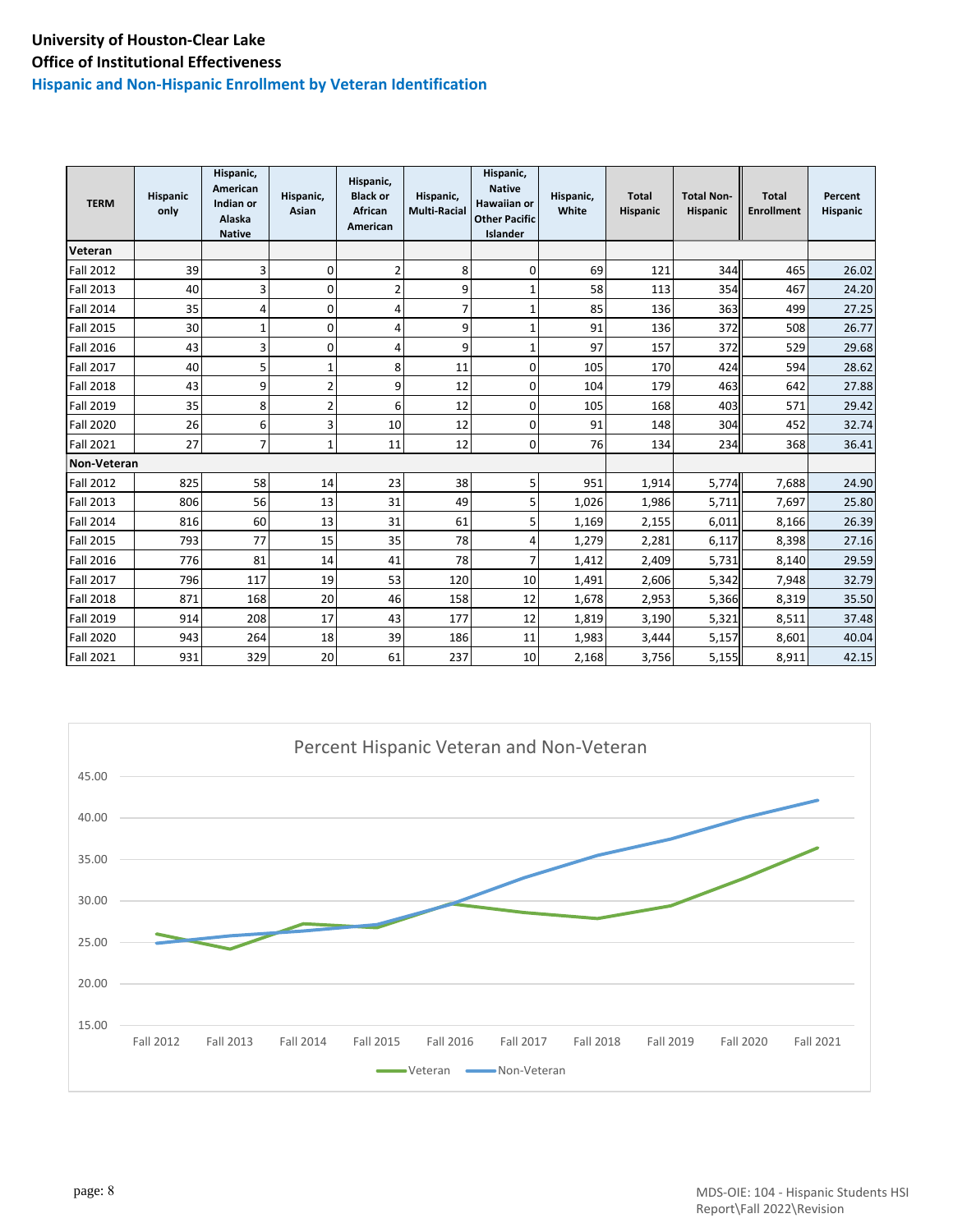**Hispanic and Non-Hispanic Average Age**

|                  | <b>Hispanic</b> | Non-            |  |  |
|------------------|-----------------|-----------------|--|--|
| <b>TERM</b>      |                 | <b>Hispanic</b> |  |  |
| <b>Fall 2012</b> | 29              | 30              |  |  |
| <b>Fall 2013</b> | 29              | 29              |  |  |
| <b>Fall 2014</b> | 28              | 29              |  |  |
| <b>Fall 2015</b> | 27              | 28              |  |  |
| <b>Fall 2016</b> | 27              | 28              |  |  |
| <b>Fall 2017</b> | 27              | 28              |  |  |
| <b>Fall 2018</b> | 26              | 28              |  |  |
| <b>Fall 2019</b> | 26              | 28              |  |  |
| <b>Fall 2020</b> | 26              | 28              |  |  |
| <b>Fall 2021</b> | 26              | 28              |  |  |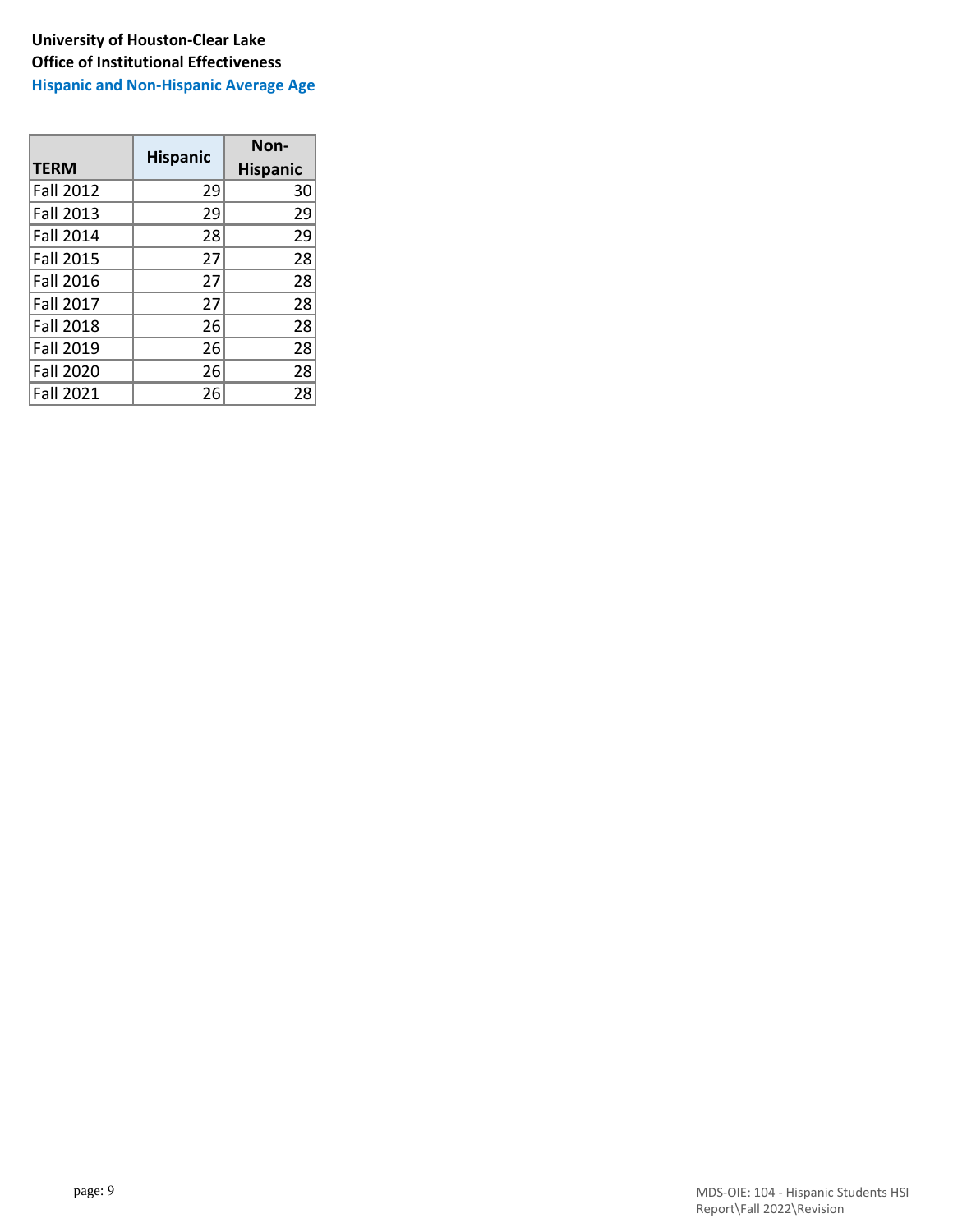### **Hispanic and Non-Hispanic Enrollment by Age Range**

| <b>TERM</b><br><b>Enrollment</b><br><b>TERM</b><br><b>Enrollment</b><br><b>Hispanic</b><br><b>Hispanic</b><br><b>Hispanic</b><br>1. < 20<br>5.50 to 59<br><b>Fall 2012</b><br>11<br>24<br>35<br>31.43<br><b>Fall 2012</b><br>49<br>291<br>340<br>27<br><b>Fall 2013</b><br>10<br>37<br>27.03<br><b>Fall 2013</b><br>62<br>258<br>320<br>99<br>180<br>57<br>253<br><b>Fall 2014</b><br>279<br>35.48<br><b>Fall 2014</b><br>310<br><b>Fall 2015</b><br>145<br>278<br>423<br>55<br>234<br>34.28<br><b>Fall 2015</b><br>289<br>203<br><b>Fall 2016</b><br>168<br>251<br>419<br><b>Fall 2016</b><br>42<br>245<br>40.10<br>253<br>177<br><b>Fall 2017</b><br>188<br><b>Fall 2017</b><br>33<br>441<br>42.63<br>210<br>293<br><b>Fall 2018</b><br>201<br>494<br>40.69<br><b>Fall 2018</b><br>47<br>169<br>216<br><b>Fall 2019</b><br>235<br>332<br>567<br><b>Fall 2019</b><br>169<br>213<br>41.45<br>44<br><b>Fall 2020</b><br>265<br>340<br>43.80<br><b>Fall 2020</b><br>43<br>162<br>205<br>605<br><b>Fall 2021</b><br>308<br>366<br>51<br>151<br>674<br>45.70<br><b>Fall 2021</b><br>202<br>2. 20 to 29<br>6.60 to 69<br>3629<br>4916<br><b>Fall 2012</b><br>1287<br>26.18<br><b>Fall 2012</b><br>8<br>36<br>44<br>52<br>3773<br>$\overline{7}$<br>59<br><b>Fall 2013</b><br>1358<br>5131<br>26.47<br><b>Fall 2013</b><br>58<br><b>Fall 2014</b><br>1460<br>4115<br>5575<br><b>Fall 2014</b><br>69<br>26.19<br>11<br>4227<br>45<br>55<br><b>Fall 2015</b><br>1533<br>5760<br>26.61<br><b>Fall 2015</b><br>10<br>52<br>42<br><b>Fall 2016</b><br>1677<br>4035<br>5712<br>10<br>29.36<br><b>Fall 2016</b><br>5572<br>42<br>53<br><b>Fall 2017</b><br>3731<br>11<br>1841<br>33.04<br><b>Fall 2017</b> |                  |                 | Non- | <b>Total</b> | Percent |                  |                 | Non- | <b>Total</b> | Percent         |
|-----------------------------------------------------------------------------------------------------------------------------------------------------------------------------------------------------------------------------------------------------------------------------------------------------------------------------------------------------------------------------------------------------------------------------------------------------------------------------------------------------------------------------------------------------------------------------------------------------------------------------------------------------------------------------------------------------------------------------------------------------------------------------------------------------------------------------------------------------------------------------------------------------------------------------------------------------------------------------------------------------------------------------------------------------------------------------------------------------------------------------------------------------------------------------------------------------------------------------------------------------------------------------------------------------------------------------------------------------------------------------------------------------------------------------------------------------------------------------------------------------------------------------------------------------------------------------------------------------------------------------------------------------------------------------------------------|------------------|-----------------|------|--------------|---------|------------------|-----------------|------|--------------|-----------------|
|                                                                                                                                                                                                                                                                                                                                                                                                                                                                                                                                                                                                                                                                                                                                                                                                                                                                                                                                                                                                                                                                                                                                                                                                                                                                                                                                                                                                                                                                                                                                                                                                                                                                                               |                  | <b>Hispanic</b> |      |              |         |                  | <b>Hispanic</b> |      |              | <b>Hispanic</b> |
|                                                                                                                                                                                                                                                                                                                                                                                                                                                                                                                                                                                                                                                                                                                                                                                                                                                                                                                                                                                                                                                                                                                                                                                                                                                                                                                                                                                                                                                                                                                                                                                                                                                                                               |                  |                 |      |              |         |                  |                 |      |              |                 |
|                                                                                                                                                                                                                                                                                                                                                                                                                                                                                                                                                                                                                                                                                                                                                                                                                                                                                                                                                                                                                                                                                                                                                                                                                                                                                                                                                                                                                                                                                                                                                                                                                                                                                               |                  |                 |      |              |         |                  |                 |      |              | 14.41           |
|                                                                                                                                                                                                                                                                                                                                                                                                                                                                                                                                                                                                                                                                                                                                                                                                                                                                                                                                                                                                                                                                                                                                                                                                                                                                                                                                                                                                                                                                                                                                                                                                                                                                                               |                  |                 |      |              |         |                  |                 |      |              | 19.38           |
|                                                                                                                                                                                                                                                                                                                                                                                                                                                                                                                                                                                                                                                                                                                                                                                                                                                                                                                                                                                                                                                                                                                                                                                                                                                                                                                                                                                                                                                                                                                                                                                                                                                                                               |                  |                 |      |              |         |                  |                 |      |              | 18.39           |
|                                                                                                                                                                                                                                                                                                                                                                                                                                                                                                                                                                                                                                                                                                                                                                                                                                                                                                                                                                                                                                                                                                                                                                                                                                                                                                                                                                                                                                                                                                                                                                                                                                                                                               |                  |                 |      |              |         |                  |                 |      |              | 19.03           |
|                                                                                                                                                                                                                                                                                                                                                                                                                                                                                                                                                                                                                                                                                                                                                                                                                                                                                                                                                                                                                                                                                                                                                                                                                                                                                                                                                                                                                                                                                                                                                                                                                                                                                               |                  |                 |      |              |         |                  |                 |      |              | 17.14           |
|                                                                                                                                                                                                                                                                                                                                                                                                                                                                                                                                                                                                                                                                                                                                                                                                                                                                                                                                                                                                                                                                                                                                                                                                                                                                                                                                                                                                                                                                                                                                                                                                                                                                                               |                  |                 |      |              |         |                  |                 |      |              | 15.71           |
|                                                                                                                                                                                                                                                                                                                                                                                                                                                                                                                                                                                                                                                                                                                                                                                                                                                                                                                                                                                                                                                                                                                                                                                                                                                                                                                                                                                                                                                                                                                                                                                                                                                                                               |                  |                 |      |              |         |                  |                 |      |              | 21.76           |
|                                                                                                                                                                                                                                                                                                                                                                                                                                                                                                                                                                                                                                                                                                                                                                                                                                                                                                                                                                                                                                                                                                                                                                                                                                                                                                                                                                                                                                                                                                                                                                                                                                                                                               |                  |                 |      |              |         |                  |                 |      |              | 20.66           |
|                                                                                                                                                                                                                                                                                                                                                                                                                                                                                                                                                                                                                                                                                                                                                                                                                                                                                                                                                                                                                                                                                                                                                                                                                                                                                                                                                                                                                                                                                                                                                                                                                                                                                               |                  |                 |      |              |         |                  |                 |      |              | 20.98           |
|                                                                                                                                                                                                                                                                                                                                                                                                                                                                                                                                                                                                                                                                                                                                                                                                                                                                                                                                                                                                                                                                                                                                                                                                                                                                                                                                                                                                                                                                                                                                                                                                                                                                                               |                  |                 |      |              |         |                  |                 |      |              | 25.25           |
|                                                                                                                                                                                                                                                                                                                                                                                                                                                                                                                                                                                                                                                                                                                                                                                                                                                                                                                                                                                                                                                                                                                                                                                                                                                                                                                                                                                                                                                                                                                                                                                                                                                                                               |                  |                 |      |              |         |                  |                 |      |              |                 |
|                                                                                                                                                                                                                                                                                                                                                                                                                                                                                                                                                                                                                                                                                                                                                                                                                                                                                                                                                                                                                                                                                                                                                                                                                                                                                                                                                                                                                                                                                                                                                                                                                                                                                               |                  |                 |      |              |         |                  |                 |      |              | 18.18           |
|                                                                                                                                                                                                                                                                                                                                                                                                                                                                                                                                                                                                                                                                                                                                                                                                                                                                                                                                                                                                                                                                                                                                                                                                                                                                                                                                                                                                                                                                                                                                                                                                                                                                                               |                  |                 |      |              |         |                  |                 |      |              | 11.86           |
|                                                                                                                                                                                                                                                                                                                                                                                                                                                                                                                                                                                                                                                                                                                                                                                                                                                                                                                                                                                                                                                                                                                                                                                                                                                                                                                                                                                                                                                                                                                                                                                                                                                                                               |                  |                 |      |              |         |                  |                 |      |              | 15.94           |
|                                                                                                                                                                                                                                                                                                                                                                                                                                                                                                                                                                                                                                                                                                                                                                                                                                                                                                                                                                                                                                                                                                                                                                                                                                                                                                                                                                                                                                                                                                                                                                                                                                                                                               |                  |                 |      |              |         |                  |                 |      |              | 18.18           |
|                                                                                                                                                                                                                                                                                                                                                                                                                                                                                                                                                                                                                                                                                                                                                                                                                                                                                                                                                                                                                                                                                                                                                                                                                                                                                                                                                                                                                                                                                                                                                                                                                                                                                               |                  |                 |      |              |         |                  |                 |      |              | 19.23           |
|                                                                                                                                                                                                                                                                                                                                                                                                                                                                                                                                                                                                                                                                                                                                                                                                                                                                                                                                                                                                                                                                                                                                                                                                                                                                                                                                                                                                                                                                                                                                                                                                                                                                                               |                  |                 |      |              |         |                  |                 |      |              | 20.75           |
|                                                                                                                                                                                                                                                                                                                                                                                                                                                                                                                                                                                                                                                                                                                                                                                                                                                                                                                                                                                                                                                                                                                                                                                                                                                                                                                                                                                                                                                                                                                                                                                                                                                                                               | <b>Fall 2018</b> | 2155            | 3631 | 5786         | 37.25   | <b>Fall 2018</b> | 6               | 31   | 37           | 16.22           |
| 2330<br>5860<br>6<br>47<br><b>Fall 2019</b><br>3530<br>39.76<br><b>Fall 2019</b><br>41                                                                                                                                                                                                                                                                                                                                                                                                                                                                                                                                                                                                                                                                                                                                                                                                                                                                                                                                                                                                                                                                                                                                                                                                                                                                                                                                                                                                                                                                                                                                                                                                        |                  |                 |      |              |         |                  |                 |      |              | 12.77           |
| 7<br>36<br><b>Fall 2020</b><br>2505<br>3348<br>5853<br>42.80<br><b>Fall 2020</b><br>43                                                                                                                                                                                                                                                                                                                                                                                                                                                                                                                                                                                                                                                                                                                                                                                                                                                                                                                                                                                                                                                                                                                                                                                                                                                                                                                                                                                                                                                                                                                                                                                                        |                  |                 |      |              |         |                  |                 |      |              | 16.28           |
| 2690<br>3420<br>8<br>41<br>49<br><b>Fall 2021</b><br>6110<br><b>Fall 2021</b><br>44.03                                                                                                                                                                                                                                                                                                                                                                                                                                                                                                                                                                                                                                                                                                                                                                                                                                                                                                                                                                                                                                                                                                                                                                                                                                                                                                                                                                                                                                                                                                                                                                                                        |                  |                 |      |              |         |                  |                 |      |              | 16.33           |
| 3.30 to 39<br>7.70 or more                                                                                                                                                                                                                                                                                                                                                                                                                                                                                                                                                                                                                                                                                                                                                                                                                                                                                                                                                                                                                                                                                                                                                                                                                                                                                                                                                                                                                                                                                                                                                                                                                                                                    |                  |                 |      |              |         |                  |                 |      |              |                 |
| 500<br>1475<br>1975<br><b>Fall 2012</b><br>25.32<br><b>Fall 2012</b><br> 0 <br>$\overline{2}$<br>$\overline{2}$                                                                                                                                                                                                                                                                                                                                                                                                                                                                                                                                                                                                                                                                                                                                                                                                                                                                                                                                                                                                                                                                                                                                                                                                                                                                                                                                                                                                                                                                                                                                                                               |                  |                 |      |              |         |                  |                 |      |              | 0.00            |
| $\overline{2}$<br>$\overline{2}$<br>1355<br>1826<br>$\pmb{0}$<br>Fall 2013<br>471<br>25.79<br><b>Fall 2013</b>                                                                                                                                                                                                                                                                                                                                                                                                                                                                                                                                                                                                                                                                                                                                                                                                                                                                                                                                                                                                                                                                                                                                                                                                                                                                                                                                                                                                                                                                                                                                                                                |                  |                 |      |              |         |                  |                 |      |              | 0.00            |
| $\overline{4}$<br>475<br>4<br><b>Fall 2014</b><br>1217<br>1692<br>0<br>28.07<br><b>Fall 2014</b>                                                                                                                                                                                                                                                                                                                                                                                                                                                                                                                                                                                                                                                                                                                                                                                                                                                                                                                                                                                                                                                                                                                                                                                                                                                                                                                                                                                                                                                                                                                                                                                              |                  |                 |      |              |         |                  |                 |      |              | 0.00            |
| $\overline{5}$<br>5<br>508<br><b>Fall 2015</b><br>1176<br>1684<br><b>Fall 2015</b><br>0<br>30.17                                                                                                                                                                                                                                                                                                                                                                                                                                                                                                                                                                                                                                                                                                                                                                                                                                                                                                                                                                                                                                                                                                                                                                                                                                                                                                                                                                                                                                                                                                                                                                                              |                  |                 |      |              |         |                  |                 |      |              | 0.00            |
| $\overline{3}$<br>3<br><b>Fall 2016</b><br>497<br>1091<br>1588<br>31.30<br><b>Fall 2016</b><br>$\mathbf 0$                                                                                                                                                                                                                                                                                                                                                                                                                                                                                                                                                                                                                                                                                                                                                                                                                                                                                                                                                                                                                                                                                                                                                                                                                                                                                                                                                                                                                                                                                                                                                                                    |                  |                 |      |              |         |                  |                 |      |              | 0.00            |
| $\overline{4}$<br>4<br><b>Fall 2017</b><br>514<br>1099<br>1613<br>31.87<br>$\mathbf 0$<br><b>Fall 2017</b>                                                                                                                                                                                                                                                                                                                                                                                                                                                                                                                                                                                                                                                                                                                                                                                                                                                                                                                                                                                                                                                                                                                                                                                                                                                                                                                                                                                                                                                                                                                                                                                    |                  |                 |      |              |         |                  |                 |      |              | 0.00            |
| $\overline{2}$<br>3<br><b>Fall 2018</b><br>520<br>1207<br>1727<br>$\mathbf{1}$<br>30.11<br><b>Fall 2018</b>                                                                                                                                                                                                                                                                                                                                                                                                                                                                                                                                                                                                                                                                                                                                                                                                                                                                                                                                                                                                                                                                                                                                                                                                                                                                                                                                                                                                                                                                                                                                                                                   |                  |                 |      |              |         |                  |                 |      |              | 33.33           |
| $\overline{2}$<br>3<br><b>Fall 2019</b><br>544<br>1155<br>1699<br>32.02<br><b>Fall 2019</b><br>1                                                                                                                                                                                                                                                                                                                                                                                                                                                                                                                                                                                                                                                                                                                                                                                                                                                                                                                                                                                                                                                                                                                                                                                                                                                                                                                                                                                                                                                                                                                                                                                              |                  |                 |      |              |         |                  |                 |      |              | 33.33           |
| $\overline{5}$<br>$6 \overline{6}$<br><b>Fall 2020</b><br>550<br>1093<br>1643<br>33.48<br><b>Fall 2020</b><br>$\mathbf 1$                                                                                                                                                                                                                                                                                                                                                                                                                                                                                                                                                                                                                                                                                                                                                                                                                                                                                                                                                                                                                                                                                                                                                                                                                                                                                                                                                                                                                                                                                                                                                                     |                  |                 |      |              |         |                  |                 |      |              | 16.67           |
| $\overline{3}$<br>4<br><b>Fall 2021</b><br>609<br>959<br>1568<br><b>Fall 2021</b><br>$\mathbf 1$<br>38.84                                                                                                                                                                                                                                                                                                                                                                                                                                                                                                                                                                                                                                                                                                                                                                                                                                                                                                                                                                                                                                                                                                                                                                                                                                                                                                                                                                                                                                                                                                                                                                                     |                  |                 |      |              |         |                  |                 |      |              | 25.00           |
| 4.40 to 49                                                                                                                                                                                                                                                                                                                                                                                                                                                                                                                                                                                                                                                                                                                                                                                                                                                                                                                                                                                                                                                                                                                                                                                                                                                                                                                                                                                                                                                                                                                                                                                                                                                                                    |                  |                 |      |              |         |                  |                 |      |              |                 |
| 661<br>180<br><b>Fall 2012</b><br>841<br>21.40                                                                                                                                                                                                                                                                                                                                                                                                                                                                                                                                                                                                                                                                                                                                                                                                                                                                                                                                                                                                                                                                                                                                                                                                                                                                                                                                                                                                                                                                                                                                                                                                                                                |                  |                 |      |              |         |                  |                 |      |              |                 |
| 598<br><b>Fall 2013</b><br>191<br>789<br>24.21                                                                                                                                                                                                                                                                                                                                                                                                                                                                                                                                                                                                                                                                                                                                                                                                                                                                                                                                                                                                                                                                                                                                                                                                                                                                                                                                                                                                                                                                                                                                                                                                                                                |                  |                 |      |              |         |                  |                 |      |              |                 |
| 547<br>Fall 2014<br>189<br>736<br>25.68                                                                                                                                                                                                                                                                                                                                                                                                                                                                                                                                                                                                                                                                                                                                                                                                                                                                                                                                                                                                                                                                                                                                                                                                                                                                                                                                                                                                                                                                                                                                                                                                                                                       |                  |                 |      |              |         |                  |                 |      |              |                 |
| 524<br><b>Fall 2015</b><br>166<br>690<br>24.06                                                                                                                                                                                                                                                                                                                                                                                                                                                                                                                                                                                                                                                                                                                                                                                                                                                                                                                                                                                                                                                                                                                                                                                                                                                                                                                                                                                                                                                                                                                                                                                                                                                |                  |                 |      |              |         |                  |                 |      |              |                 |
| 478<br><b>Fall 2016</b><br>172<br>650<br>26.46                                                                                                                                                                                                                                                                                                                                                                                                                                                                                                                                                                                                                                                                                                                                                                                                                                                                                                                                                                                                                                                                                                                                                                                                                                                                                                                                                                                                                                                                                                                                                                                                                                                |                  |                 |      |              |         |                  |                 |      |              |                 |
| <b>Fall 2017</b><br>189<br>460<br>649<br>29.12                                                                                                                                                                                                                                                                                                                                                                                                                                                                                                                                                                                                                                                                                                                                                                                                                                                                                                                                                                                                                                                                                                                                                                                                                                                                                                                                                                                                                                                                                                                                                                                                                                                |                  |                 |      |              |         |                  |                 |      |              |                 |
| 202<br><b>Fall 2018</b><br>496<br>698<br>28.94                                                                                                                                                                                                                                                                                                                                                                                                                                                                                                                                                                                                                                                                                                                                                                                                                                                                                                                                                                                                                                                                                                                                                                                                                                                                                                                                                                                                                                                                                                                                                                                                                                                |                  |                 |      |              |         |                  |                 |      |              |                 |
| 495<br><b>Fall 2019</b><br>198<br>693<br>28.57                                                                                                                                                                                                                                                                                                                                                                                                                                                                                                                                                                                                                                                                                                                                                                                                                                                                                                                                                                                                                                                                                                                                                                                                                                                                                                                                                                                                                                                                                                                                                                                                                                                |                  |                 |      |              |         |                  |                 |      |              |                 |
| 221<br>477<br><b>Fall 2020</b><br>698<br>31.66                                                                                                                                                                                                                                                                                                                                                                                                                                                                                                                                                                                                                                                                                                                                                                                                                                                                                                                                                                                                                                                                                                                                                                                                                                                                                                                                                                                                                                                                                                                                                                                                                                                |                  |                 |      |              |         |                  |                 |      |              |                 |
| 449<br><b>Fall 2021</b><br>223<br>672<br>33.18                                                                                                                                                                                                                                                                                                                                                                                                                                                                                                                                                                                                                                                                                                                                                                                                                                                                                                                                                                                                                                                                                                                                                                                                                                                                                                                                                                                                                                                                                                                                                                                                                                                |                  |                 |      |              |         |                  |                 |      |              |                 |

| <b>Percent</b>  |                  | <b>Hispanic</b> | Non-                      | <b>Total</b>              | Percent         |
|-----------------|------------------|-----------------|---------------------------|---------------------------|-----------------|
| <b>Hispanic</b> | <b>TERM</b>      |                 | <b>Hispanic</b>           | <b>Enrollment</b>         | <b>Hispanic</b> |
|                 | 5.50 to 59       |                 |                           |                           |                 |
| 31.43           | <b>Fall 2012</b> | 49              | 291                       | 340                       | 14.41           |
|                 | <b>Fall 2013</b> | 62              | 258                       | 320                       | 19.38           |
|                 | <b>Fall 2014</b> | 57              | 253                       | 310                       | 18.39           |
|                 | <b>Fall 2015</b> | 55              | 234                       | 289                       | 19.03           |
|                 | <b>Fall 2016</b> | 42              | 203                       | 245                       | 17.14           |
|                 | <b>Fall 2017</b> | 33              | 177                       | 210                       | 15.71           |
|                 | <b>Fall 2018</b> | 47              | 169                       | 216                       | 21.76           |
|                 | <b>Fall 2019</b> | 44              | 169                       | 213                       | 20.66           |
|                 | <b>Fall 2020</b> | 43              | 162                       | 205                       | 20.98           |
|                 | <b>Fall 2021</b> | 51              | 151                       | 202                       | 25.25           |
|                 | 6.60 to 69       |                 |                           |                           |                 |
|                 | <b>Fall 2012</b> | 8               | 36                        | 44                        | 18.18           |
|                 | <b>Fall 2013</b> | $\overline{7}$  | 52                        | 59                        | 11.86           |
|                 | <b>Fall 2014</b> | 11              | 58                        | 69                        | 15.94           |
|                 | <b>Fall 2015</b> | 10              | 45                        | 55                        | 18.18           |
|                 | <b>Fall 2016</b> | 10              | 42                        | 52                        | 19.23           |
|                 | Fall 2017        | 11              | 42                        | 53                        | 20.75           |
|                 | <b>Fall 2018</b> | 6               | 31                        | 37                        | 16.22           |
|                 | <b>Fall 2019</b> | 6               | 41                        | 47                        | 12.77           |
|                 | <b>Fall 2020</b> | $\overline{7}$  | 36                        | 43                        | 16.28           |
|                 | <b>Fall 2021</b> | 8               | 41                        | 49                        | 16.33           |
|                 | 7.70 or more     |                 |                           |                           |                 |
|                 | <b>Fall 2012</b> | 0               | $\overline{\mathbf{c}}$   | $\overline{2}$            | 0.00            |
|                 | Fall 2013        | 0               | $\overline{2}$            | $\overline{2}$            | 0.00            |
|                 | <b>Fall 2014</b> | $\mathbf 0$     | 4                         | 4                         | 0.00            |
|                 | <b>Fall 2015</b> | $\mathbf 0$     | 5                         | $\overline{5}$            | 0.00            |
|                 | <b>Fall 2016</b> | $\mathbf 0$     | $\overline{\overline{3}}$ | $\overline{\overline{3}}$ | 0.00            |
|                 | <b>Fall 2017</b> | $\mathbf 0$     | 4                         | 4                         | 0.00            |
|                 | <b>Fall 2018</b> | $\overline{1}$  | $\overline{c}$            | 3                         | 33.33           |
|                 | <b>Fall 2019</b> | $\overline{1}$  | $\overline{2}$            | 3                         | 33.33           |
|                 | <b>Fall 2020</b> | $\overline{1}$  | $\overline{5}$            | $\overline{6}$            | 16.67           |
|                 | <b>Fall 2021</b> | $\overline{1}$  | $\overline{3}$            | 4                         | 25.00           |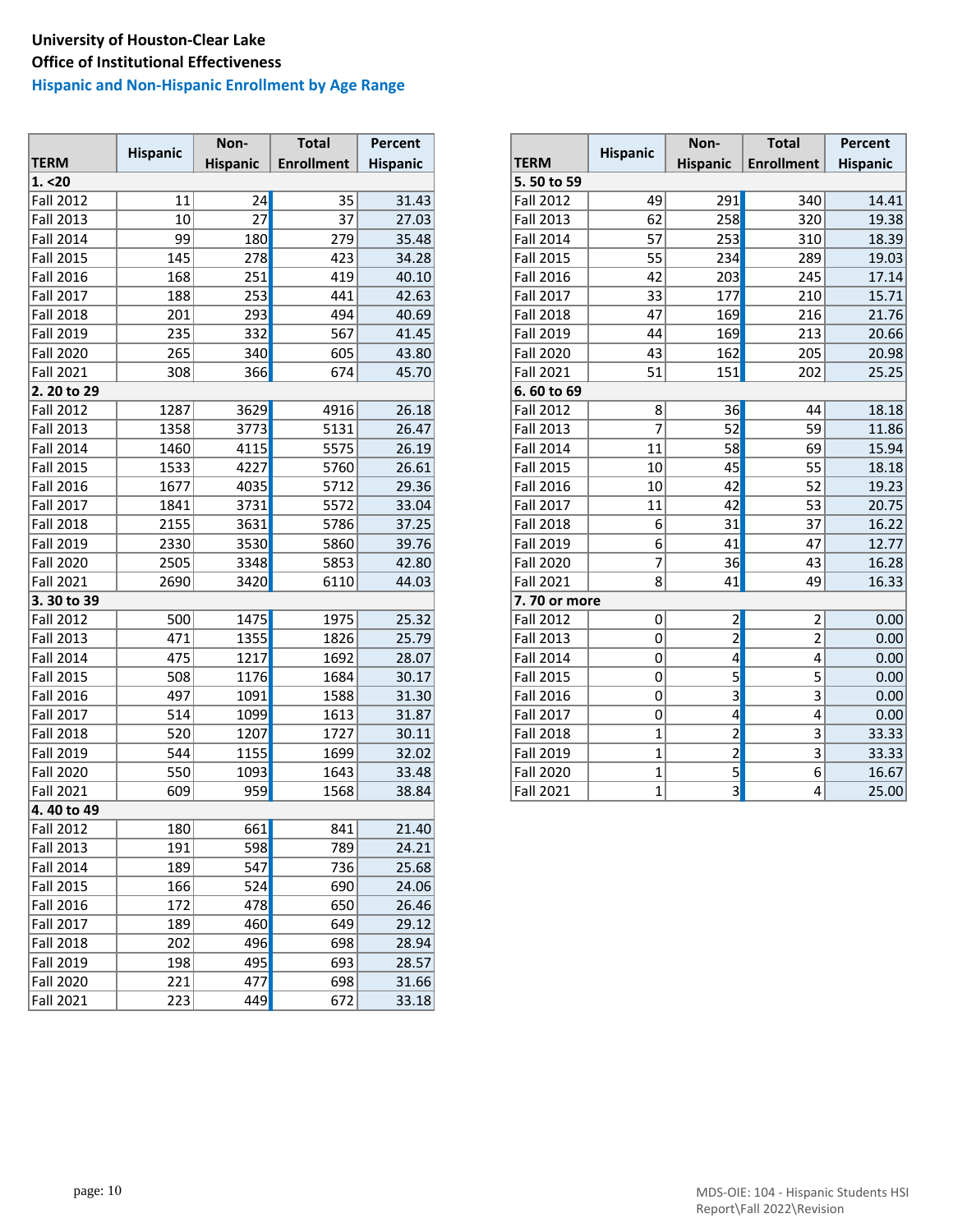## **University of Houston-Clear Lake Office of Institutional Effectiveness Hispanic and Non-Hispanic Enrollment by College**

|                  | <b>College of Business</b> |                         | <b>College of Education</b> |                         | <b>College of Human</b> | <b>Sciences and</b><br><b>Humanities</b> |                 | <b>College of Science and</b><br><b>Engineering</b> | <b>Non-Declared</b> |                         |  |
|------------------|----------------------------|-------------------------|-----------------------------|-------------------------|-------------------------|------------------------------------------|-----------------|-----------------------------------------------------|---------------------|-------------------------|--|
| <b>TERM</b>      | <b>Hispanic</b>            | Non-<br><b>Hispanic</b> | <b>Hispanic</b>             | Non-<br><b>Hispanic</b> | <b>Hispanic</b>         | Non-<br><b>Hispanic</b>                  | <b>Hispanic</b> | Non-<br><b>Hispanic</b>                             | <b>Hispanic</b>     | Non-<br><b>Hispanic</b> |  |
| <b>Fall 2012</b> | 525                        | 1,814                   | 566                         | 1,067                   | 710                     | 1,961                                    | 200             | 1,106                                               | 34                  | 170                     |  |
| <b>Fall 2013</b> | 554                        | 1,813                   | 563                         | 1,010                   | 719                     | 1,774                                    | 228             | 1,340                                               | 35                  | 128                     |  |
| <b>Fall 2014</b> | 655                        | 1,891                   | 571                         | 918                     | 730                     | 1,733                                    | 308             | 1,741                                               | 27                  | 91                      |  |
| <b>Fall 2015</b> | 693                        | 1,895                   | 598                         | 883                     | 713                     | 1,629                                    | 387             | 1,986                                               | 26                  | 96                      |  |
| <b>Fall 2016</b> | 711                        | 1,755                   | 602                         | 839                     | 733                     | 1,517                                    | 497             | 1,915                                               | 23                  | 77                      |  |
| <b>Fall 2017</b> | 801                        | 1,763                   | 615                         | 821                     | 769                     | 1,459                                    | 562             | 1,657                                               | 29                  | 66                      |  |
| <b>Fall 2018</b> | 924                        | 1,866                   | 661                         | 825                     | 858                     | 1,473                                    | 662             | 1,594                                               | 27                  | 71                      |  |
| Fall 2019        | 981                        | 1,782                   | 667                         | 778                     | 927                     | 1,505                                    | 758             | 1,597                                               | 25                  | 62                      |  |
| Fall 2020        | 979                        | 1,633                   | 738                         | 790                     | 978                     | 1,470                                    | 878             | 1,525                                               | 19                  | 43                      |  |
| <b>Fall 2021</b> | 1,066                      | 1,502                   | 787                         | 760                     | 1,043                   | 1,450                                    | 984             | 1,637                                               | 10 <sup>1</sup>     | 40                      |  |